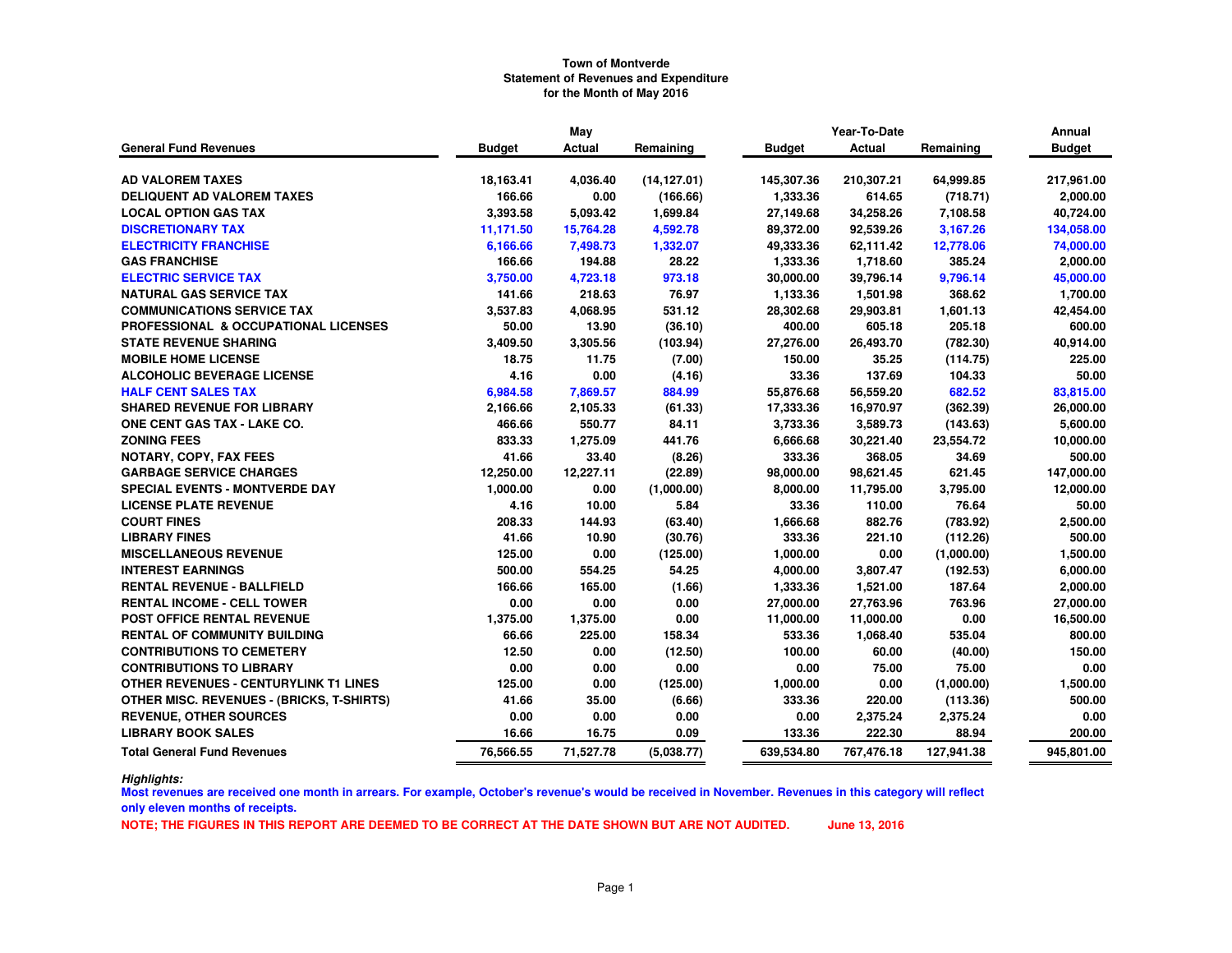|                                                 |               | May       |           |            | Year-To-Date |             | Annual        |
|-------------------------------------------------|---------------|-----------|-----------|------------|--------------|-------------|---------------|
| <b>General Fund Expenditure by Department</b>   | <b>Budget</b> | Actual    | Remaining | Budget     | Actual       | Remaining   | <b>Budget</b> |
| Elections Section (510)                         | 191.66        | 0.00      | 191.66    | 1,533.36   | 0.00         | 1,533.36    | 2,300.00      |
| <b>Council Section (511)</b>                    | 2,144.99      | 2,050.00  | 94.99     | 17,160.04  | 15,799.00    | 1,361.04    | 25,740.00     |
| <b>Mayor's Department (512)</b>                 | 1,485.41      | 1,200.00  | 285.41    | 11,883.36  | 14,721.86    | (2,838.50)  | 17,825.00     |
| <b>Financial and Administrative (513)</b>       | 16,010.89     | 9,835.82  | 6.175.07  | 133,495.44 | 111,715.75   | 21,779.69   | 197,539.00    |
| Legal Section (514)                             | 3,541.66      | 2,085.00  | 1,456.66  | 28,333.36  | 13,852.68    | 14,480.68   | 42,500.00     |
| <b>COP Program Section (520)</b>                | 243.73        | 0.88      | 242.85    | 1,950.08   | 43.07        | 1,907.01    | 2,925.00      |
| Law Enforcement Section (521)                   | 1,135.82      | 1,877.46  | (741.64)  | 69,937.22  | 76,669.56    | (6,732.34)  | 94,764.00     |
| Garbage Section (534)                           | 10,017.41     | 10,386.00 | (368.59)  | 80,139.36  | 81,732.24    | (1,592.88)  | 120,209.00    |
| <b>Public Works Special Projects (539)</b>      | 1,162.49      | 857.90    | 304.59    | 9,300.04   | 5,933.73     | 3,366.31    | 13,950.00     |
| <b>Roads Department (541)</b>                   | 13,633.96     | 7,558.68  | 6,075.28  | 116,025.16 | 60,872.40    | 55,152.76   | 170,561.00    |
| <b>Special Events Section (559)</b>             | 1,500.00      | 835.00    | 665.00    | 12,000.00  | 25,584.42    | (13,584.42) | 18,000.00     |
| <b>Cemetery Section (569)</b>                   | 83.33         | 0.00      | 83.33     | 666.68     | 28.89        | 637.79      | 1,000.00      |
| Library Section (571)                           | 7,594.20      | 8,244.01  | (649.81)  | 65,389.20  | 70,694.30    | (5,305.10)  | 95,766.00     |
| Parks Department (572)                          | 5,798.24      | 3,501.83  | 2,296.41  | 36,477.04  | 19,133.48    | 17,343.56   | 72,670.00     |
| Transfer to Fire Fund (599)                     | 4,984.67      | 4,984.67  | 0.00      | 39,877.32  | 39,877.32    | 0.00        | 59,816.00     |
| <b>TOTAL GENERAL FUND EXPENDITURE</b>           | 69,528.46     | 53,417.25 | 16,111.21 | 624,167.66 | 536,658.70   | 87,508.96   | 935,565.00    |
| <b>Current Increase (Decrease) to Reserves:</b> |               | 18,110.53 |           |            | 230,817.48   |             |               |

## **GENERAL FUND RESERVES**

|                                                | May           |        |           |               | Year-To-Date |              | Annual        |
|------------------------------------------------|---------------|--------|-----------|---------------|--------------|--------------|---------------|
| Reserves (599)                                 | <b>Budget</b> | Actual | Remaining | <b>Budget</b> | Actual       | Remaining    | <b>Budget</b> |
| <b>RESERVE FOR COP</b>                         |               |        |           | 1.000.00      | 0.00         | 1,000.00     | 1.000.00      |
| <b>RESERVE FOR TOWN HALL</b>                   |               |        |           | 195.000.00    | 0.00         | 195.000.00   | 195.000.00    |
| <b>RESERVE FOR FIRE DEPARTMENT</b>             |               |        |           | 290.000.00    | 0.00         | 290,000.00   | 290,000.00    |
| <b>RESERVE FOR CEMETERY</b>                    |               |        |           | 8.654.00      | 0.00         | 8.654.00     | 8.654.00      |
| <b>RESERVE FOR HISTORICAL ASSOCIATION</b>      |               |        |           | 2,525.00      | 0.00         | 2,525.00     | 2,525.00      |
| <b>RESERVE FOR LIBRARY</b>                     |               |        |           | 150.000.00    | 0.00         | 150,000,00   | 150.000.00    |
| <b>RESERVE FOR PARKS</b>                       |               |        |           | 150.000.00    | 0.00         | 150,000.00   | 150,000.00    |
| <b>RESERVE FOR ROADS</b>                       |               |        |           | 240,000,00    | 0.00         | 240.000.00   | 240,000.00    |
| <b>RESERVE FOR OPERATIONS</b>                  |               |        |           | 227.00        | 0.00         | 227.00       | 13.227.00     |
| <b>RESERVES STETCHER PROPERTY - WATER FUND</b> |               |        |           | 235,000,00    | 0.00         | 235,000.00   | 235,000.00    |
| <b>Total Reserves</b>                          |               |        |           | 1.272.406.00  | 0.00         | 1.272.406.00 | 1,285,406.00  |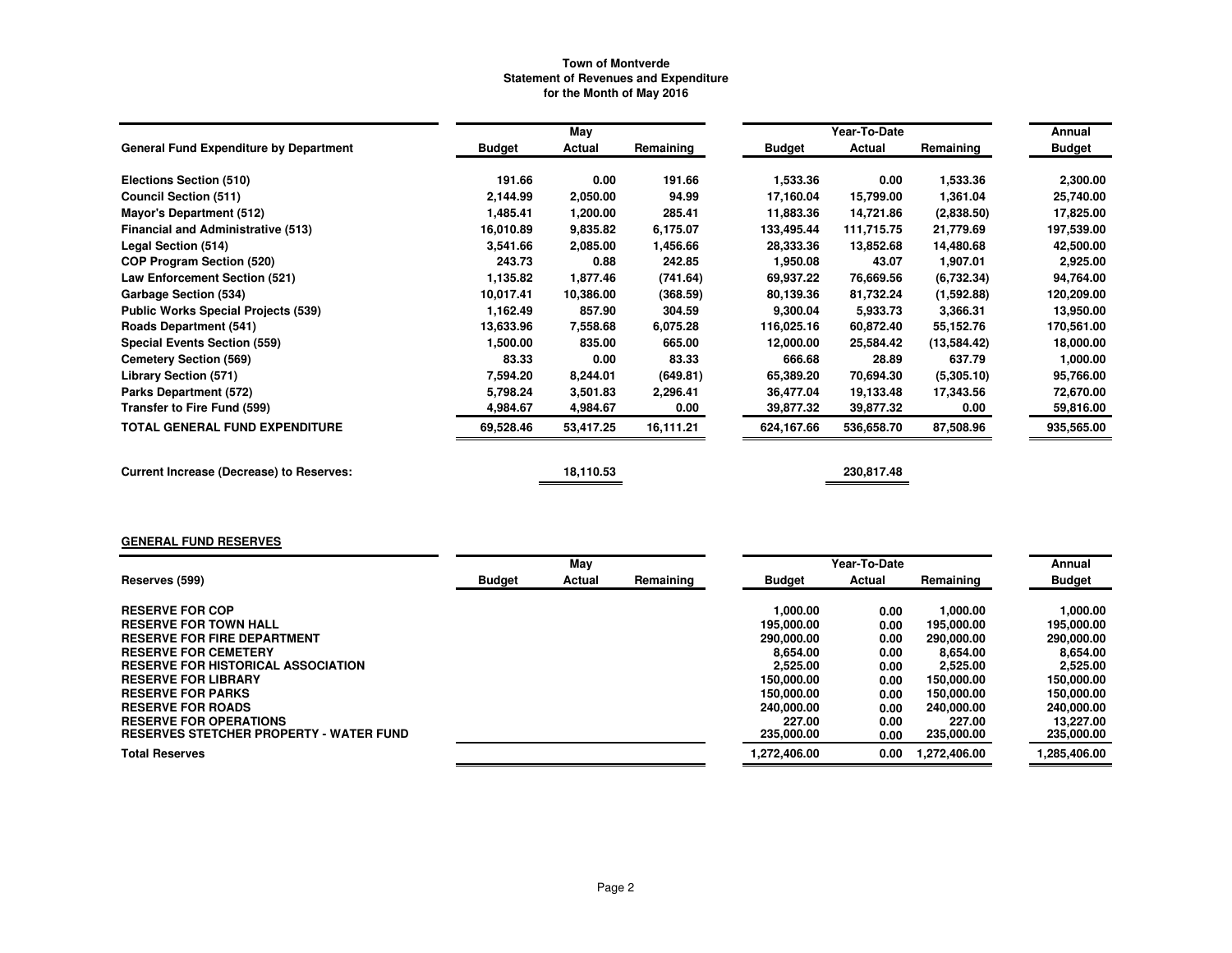# **BANK BALANCES**

|                                                 |              | May          |              | Year-To-Date |                     |              |  |  |
|-------------------------------------------------|--------------|--------------|--------------|--------------|---------------------|--------------|--|--|
| <b>BANK BALANCES - Per Balance Sheet</b>        | Opening      | Debit/Credit | Closing      | Opening      | <b>Debit/Credit</b> | Closing      |  |  |
| <b>Operating Account</b>                        | (7,750.33)   | 6.447.41     | (1,302.92)   | 83.875.26    | (85, 178, 18)       | (1,302.92)   |  |  |
| <b>Money Market account</b>                     | 1,342,630.88 | (21, 562.04) | 1.321.068.84 | 1.033,473.69 | 287,595.15          | 321,068.84 ا |  |  |
| <b>Deposit Account - Water Account Deposits</b> | 61,513.41    | 1.154.00     | 62,667.41    | 59,528.41    | 3,139.00            | 62,667.41    |  |  |
| <b>Library Account</b>                          | 2,025.50     | (10.00)      | 2,015.50     | 2,215.50     | (200.00)            | 2,015.50     |  |  |
| <b>Investment Account</b>                       | 276.564.69   | 0.00         | 276.564.69   | 276.564.69   | 0.00                | 276.564.69   |  |  |

## **EXPENDITURE BREAKDOWN BY DEPARTMENT**

|                                                     |               | May      |           |               | Year-To-Date  |             | Annual        |
|-----------------------------------------------------|---------------|----------|-----------|---------------|---------------|-------------|---------------|
| Elections Section (510)                             | <b>Budget</b> | Actual   | Remaining | <b>Budget</b> | Actual        | Remaining   | <b>Budget</b> |
| <b>OPERATING EXPENDITURE</b>                        | 191.66        | 0.00     | 191.66    | 1,533.36      | 0.00          | 1,533.36    | 2,300.00      |
| <b>Total Elections Section Expenditure</b>          | 191.66        | 0.00     | 191.66    | 1,533.36      | 0.00          | 1,533.36    | 2,300.00      |
|                                                     |               | May      |           |               | Year-To-Date  |             | Annual        |
| <b>Council Section (511)</b>                        | <b>Budget</b> | Actual   | Remaining | <b>Budget</b> | <b>Actual</b> | Remaining   | <b>Budget</b> |
| <b>CONTRACTURAL SERVICES (Council Stipends)</b>     | 2,050.00      | 2,050.00 | 0.00      | 16,400.00     | 15,600.00     | 800.00      | 24,600.00     |
| <b>TRAVEL</b>                                       | 8.33          | 0.00     | 8.33      | 66.68         | 0.00          | 66.68       | 100.00        |
| PRINTING AND COPYING                                | 16.66         | 0.00     | 16.66     | 133.36        | 169.00        | (35.64)     | 200.00        |
| SUBSCRIPTIONS, MEMBERSHIP AND TRAINING              | 70.00         | 0.00     | 70.00     | 560.00        | 30.00         | 530.00      | 840.00        |
| <b>Total Council Department Expenditure</b>         | 2,144.99      | 2,050.00 | 94.99     | 17,160.04     | 15,799.00     | 1,361.04    | 25,740.00     |
|                                                     |               | May      |           |               | Year-To-Date  |             | Annual        |
| <b>Mayor's Department (512)</b>                     | <b>Budget</b> | Actual   | Remaining | <b>Budget</b> | Actual        | Remaining   | <b>Budget</b> |
| <b>CONTRACTURAL SERVICES (Mayor's Stipend)</b>      | 1,200.00      | 1,200.00 | 0.00      | 9,600.00      | 9,600.00      | 0.00        | 14,400.00     |
| <b>OTHER CURRENT CHARGES (Employee Recognition)</b> | 250.00        | 0.00     | 250.00    | 2,000.00      | 5.121.86      | (3, 121.86) | 3,000.00      |
| SUBSCRIPTIONS, MEMBERSHIPS AND TRAINING             | 35.41         | 0.00     | 35.41     | 283.36        | 0.00          | 283.36      | 425.00        |
| <b>Total Mayor's Department Expenditure</b>         | 1,485.41      | 1,200.00 | 285.41    | 11,883.36     | 14,721.86     | (2,838.50)  | 17,825.00     |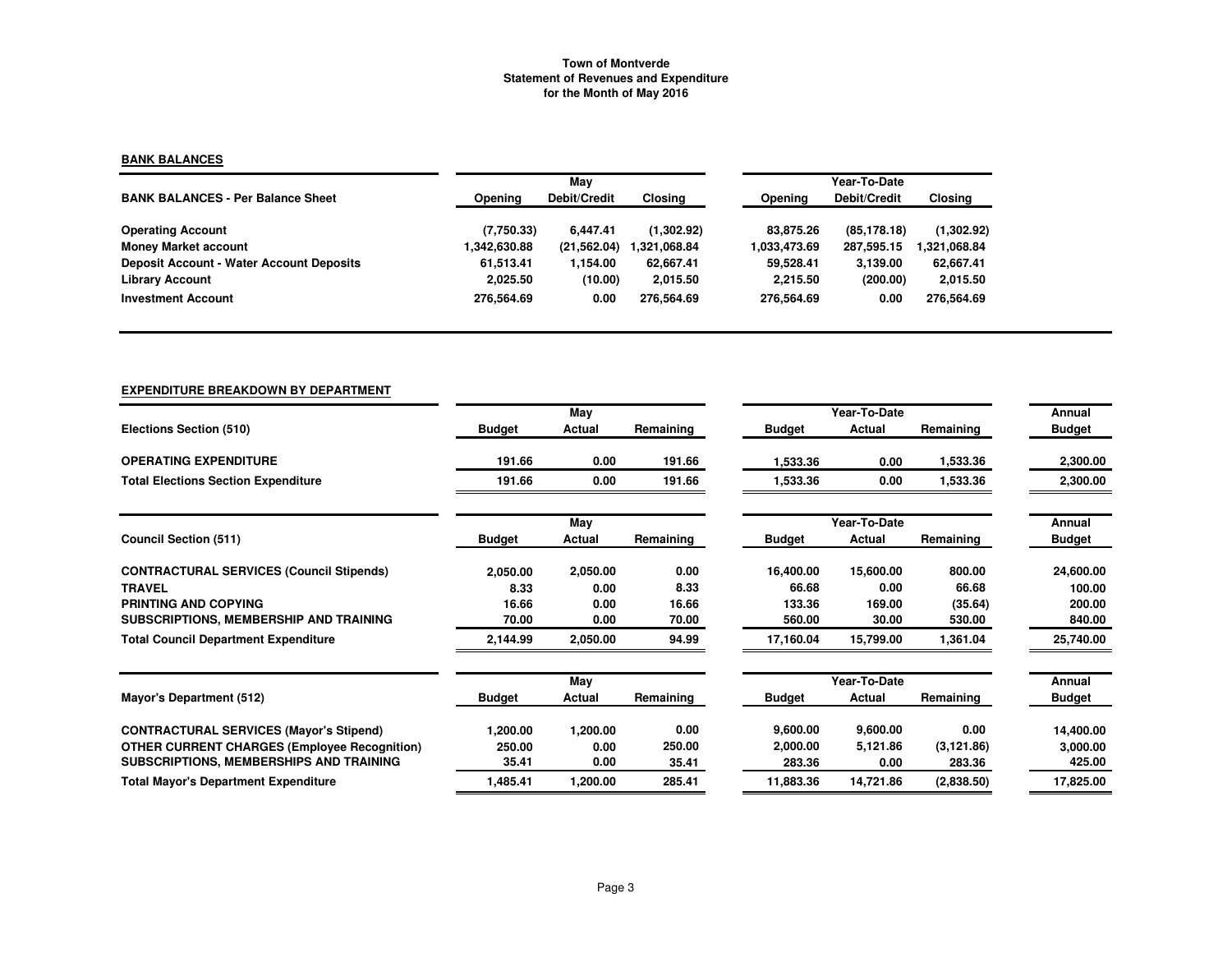|                                                            |               | May      |            |               | Year-To-Date  |             | Annual        |
|------------------------------------------------------------|---------------|----------|------------|---------------|---------------|-------------|---------------|
| <b>Financial and Administrative Department (513)</b>       | <b>Budget</b> | Actual   | Remaining  | <b>Budget</b> | <b>Actual</b> | Remaining   | <b>Budget</b> |
|                                                            |               |          |            |               |               |             |               |
| <b>REGULAR SALARIES &amp; WAGES</b>                        | 3,288.16      | 2,252.00 | 1,036.16   | 26,304.36     | 20,892.71     | 5,411.65    | 39,457.00     |
| <b>HEALTH INSURANCE</b>                                    | 564.75        | 1,142.48 | (577.73)   | 4,518.00      | 4,980.89      | (462.89)    | 6,777.00      |
| <b>RETIREMENT PLAN</b>                                     | 242.33        | 163.49   | 78.84      | 1,938.68      | 1,544.45      | 394.23      | 2,908.00      |
| <b>FICA MATCHING</b>                                       | 251.50        | 171.76   | 79.74      | 2,012.00      | 1,589.52      | 422.48      | 3,018.00      |
| <b>WORKERS COMPENSATION</b>                                | 12.50         | 0.00     | 12.50      | 100.00        | 5,031.00      | (4,931.00)  | 150.00        |
| <b>PROFESSIONAL SERVICES:</b><br><b>Mascotte</b>           |               |          |            |               |               |             |               |
| <b>Planning Consultant</b>                                 | 2,166.67      | 977.50   | 1,189.17   | 17,333.36     | 8,718.40      | 8,614.96    | 26,000.00     |
| <b>Engineering (non-project)</b>                           | 5,000.00      | 0.00     | 5,000.00   | 40,000.00     | 22,440.46     | 17,559.54   | 60,000.00     |
| <b>Background Check and Bank Fees</b>                      | 6.25          | 5.63     | 0.62       | 50.00         | 45.08         | 4.92        | 75.00         |
| <b>Municode Services</b>                                   | 83.33         | 0.00     | 83.33      | 666.64        | 3,658.83      | (2,992.19)  | 1,000.00      |
| <b>ACCOUNTING &amp; AUDITING</b>                           | 750.00        | 0.00     | 750.00     | 6,000.00      | 0.00          | 6,000.00    | 9,000.00      |
| <b>CONTRACTUAL SERVICES:</b>                               |               |          |            |               |               |             |               |
| <b>Consulting Fees</b>                                     | 300.00        | 1,050.00 | (750.00)   | 2,400.00      | 3,425.00      | (1,025.00)  | 3,600.00      |
| <b>Janitorial Services</b>                                 | 125.00        | 114.30   | 10.70      | 1,000.00      | 953.58        | 46.42       | 1,500.00      |
| <b>Internet Domain</b>                                     | 18.33         | 0.00     | 18.33      | 146.68        | 183.77        | (37.09)     | 220.00        |
| <b>TRAVEL</b>                                              | 16.66         | 20.52    | (3.86)     | 133.36        | 314.55        | (181.19)    | 200.00        |
| <b>TELEPHONE &amp; CABLE INTERNET SERVICE</b>              | 441.66        | 459.91   | (18.25)    | 3,533.36      | 3,948.95      | (415.59)    | 5,300.00      |
| <b>POSTAGE &amp; FREIGHT</b>                               | 239.16        | 0.00     | 239.16     | 1,913.36      | 2,329.67      | (416.31)    | 2,870.00      |
| <b>UTILITIES</b>                                           | 441.66        | 358.16   | 83.50      | 3,533.36      | 2,890.89      | 642.47      | 5,300.00      |
| <b>RENTALS &amp; LEASES</b>                                | 179.16        | 195.12   | (15.96)    | 1,433.36      | 1,598.25      | (164.89)    | 2,150.00      |
| <b>INSURANCE</b>                                           | 30.46         | 0.00     | 30.46      | 5,652.16      | 5,408.48      | 243.68      | 5,774.00      |
| <b>REPAIR &amp; MAINTENANCE:</b>                           |               |          |            |               |               |             |               |
| <b>USTI Software Maintenance Contract</b>                  | 220.83        | 0.00     | 220.83     | 1,766.64      | 2,307.50      | (540.86)    | 2,650.00      |
| <b>Pest Control/Termite Protection</b>                     | 47.50         | 0.00     | 47.50      | 380.00        | 538.12        | (158.12)    | 570.00        |
| <b>Alarm System</b>                                        | 96.67         | 199.55   | (102.88)   | 773.36        | 793.24        | (19.88)     | 1,160.00      |
| <b>Fire Equipment Inspections</b>                          | 12.50         | 0.00     | 12.50      | 100.00        | 52.00         | 48.00       | 150.00        |
| <b>Computer Maintenance</b>                                | 83.33         | 0.00     | 83.33      | 666.64        | 540.00        | 126.64      | 1,000.00      |
| <b>Repairs to Buildings</b>                                | 150.00        | 0.00     | 150.00     | 1,200.00      | 1,099.23      | 100.77      | 1,800.00      |
| <b>Renovation of Auditorium</b>                            | 416.67        | 2,070.42 | (1,653.75) | 3,333.36      | 3,391.03      | (57.67)     | 5,000.00      |
| <b>S.I.R.E Software Maintenance</b>                        | 0.00          | 0.00     | 0.00       | 0.00          | 1,130.20      | (1, 130.20) | 0.00          |
| <b>PRINTING &amp; COPYING</b>                              | 158.33        | 0.00     | 158.33     | 1,266.68      | 1,046.95      | 219.73      | 1,900.00      |
| <b>OTHER CHARGES - Town Hall Exp. &amp; Recording Fees</b> | 50.00         | 393.93   | (343.93)   | 400.00        | 3,854.27      | (3,454.27)  | 600.00        |
| <b>OFFICE SUPPLIES</b>                                     | 83.33         | 18.82    | 64.51      | 666.68        | 124.68        | 542.00      | 1,000.00      |
| <b>OPERATING SUPPLIES - Janitorial Supplies</b>            | 108.33        | 89.23    | 19.10      | 866.68        | 1,477.82      | (611.14)    | 1,300.00      |
| <b>SUBSCRIPTIONS, MEMBERSHIPS, &amp; TRAINING</b>          | 71.66         | 153.00   | (81.34)    | 573.36        | 1,467.68      | (894.32)    | 860.00        |
| <b>CAPITAL OUTLAY - Assisted Listening Device</b>          | 287.50        | 0.00     | 287.50     | 2,300.00      | 3,938.55      | (1,638.55)  | 3,450.00      |
| <b>GRANTS AND AIDS</b>                                     | 66.66         | 0.00     | 66.66      | 533.36        | 0.00          | 533.36      | 800.00        |
| <b>Total Financial &amp; Admin Expenditure</b>             | 16,010.89     | 9,835.82 | 6,175.07   | 133,495.44    | 111,715.75    | 21,779.69   | 197,539.00    |

*Highlights:*

**Fees incurred for Planning Consultant for review of permit applications, site plans, variances, etc are reimbursed to the Town by the applicant**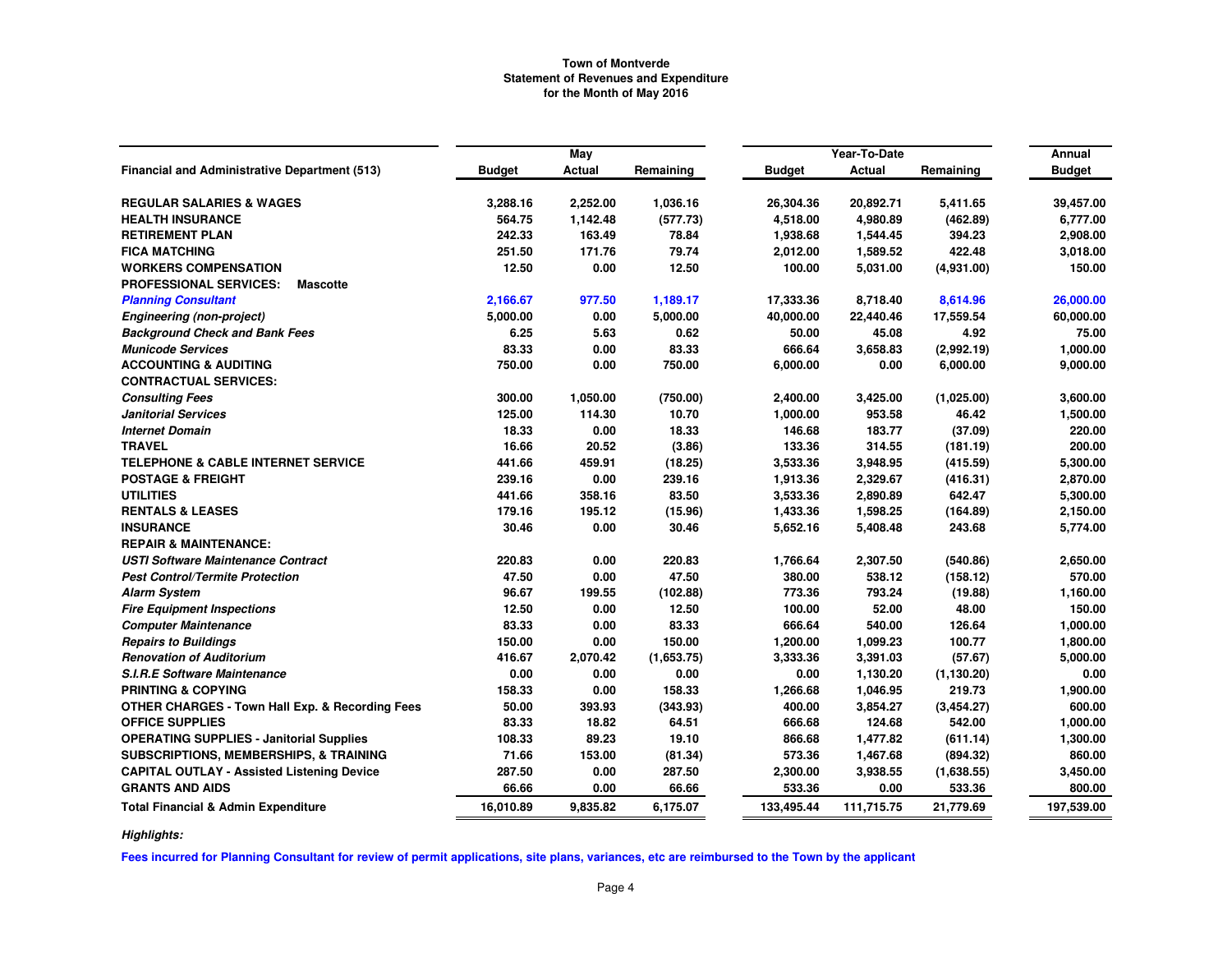|                                                        |               | May       |           |               | Year-To-Date  |            | Annual        |
|--------------------------------------------------------|---------------|-----------|-----------|---------------|---------------|------------|---------------|
| Legal Section (514)                                    | <b>Budget</b> | Actual    | Remaining | <b>Budget</b> | Actual        | Remaining  | <b>Budget</b> |
| PROFESSIONAL SERVICES - Legal Councel                  | 3,250.00      | 2,085.00  | 1,165.00  | 26,000.00     | 12,300.31     | 13,699.69  | 39,000.00     |
| <b>LEGAL ADVERTS</b>                                   | 291.66        | 0.00      | 291.66    | 2,333.36      | 1,552.37      | 780.99     | 3,500.00      |
| <b>Total Legal Section Expenditure</b>                 | 3,541.66      | 2,085.00  | 1,456.66  | 28,333.36     | 13,852.68     | 14,480.68  | 42,500.00     |
|                                                        |               | May       |           |               | Year-To-Date  |            | Annual        |
| COP Program Section (520)                              | <b>Budget</b> | Actual    | Remaining | <b>Budget</b> | Actual        | Remaining  | <b>Budget</b> |
| <b>TELEPHONE</b>                                       | 10.41         | 0.88      | 9.53      | 83.36         | 0.88          | 82.48      | 125.00        |
| <b>REPAIR &amp; MAINTENANCE</b>                        | 166.66        | 0.00      | 166.66    | 1,333.36      | 0.00          | 1,333.36   | 2,000.00      |
| <b>FUEL</b>                                            | 66.66         | 0.00      | 66.66     | 533.36        | 42.19         | 491.17     | 800.00        |
| <b>Total COP Program Expenditure</b>                   | 243.73        | 0.88      | 242.85    | 1,950.08      | 43.07         | 1,907.01   | 2,925.00      |
|                                                        |               | May       |           |               | Year-To-Date  |            | Annual        |
| <b>Law Enforcement Section (521)</b>                   | <b>Budget</b> | Actual    | Remaining | <b>Budget</b> | <b>Actual</b> | Remaining  | <b>Budget</b> |
| <b>LAKE COUNTY SHERIFF'S CONTRACT Paid Quarterly</b>   | 0.00          | 0.00      | 0.00      | 60,850.50     | 60,849.84     | 0.66       | 81,134.00     |
| <b>FUNDS FOR EXTRA DETAILS</b>                         | 1,000.00      | 1,745.80  | (745.80)  | 8,000.00      | 14,730.89     | (6,730.89) | 12,000.00     |
| <b>TELEPHONE</b>                                       | 88.33         | 87.47     | 0.86      | 706.68        | 718.41        | (11.73)    | 1,060.00      |
| <b>UTILITIES - Electricity</b>                         | 30.83         | 44.19     | (13.36)   | 246.68        | 253.37        | (6.69)     | 370.00        |
| REPAIR & MAINTENANCE - Pest, Off Supp & Fire Ex. Insp. | 16.66         | 0.00      | 16.66     | 133.36        | 117.05        | 16.31      | 200.00        |
| <b>Total Law Enforcement Expenditure</b>               | 1,135.82      | 1,877.46  | (741.64)  | 69,937.22     | 76,669.56     | (6,732.34) | 94,764.00     |
|                                                        |               | May       |           |               | Year-To-Date  |            | Annual        |
| Garbage Section (534)                                  | <b>Budget</b> | Actual    | Remaining | <b>Budget</b> | Actual        | Remaining  | <b>Budget</b> |
| <b>CONTRACTUAL SERVICES</b>                            | 10.017.41     | 10,386.00 | (368.59)  | 80,139.36     | 81,732.24     | (1,592.88) | 120,209.00    |
| <b>Total Garbage Section Expenditure</b>               | 10,017.41     | 10,386.00 | (368.59)  | 80,139.36     | 81,732.24     | (1,592.88) | 120,209.00    |
|                                                        |               | May       |           |               | Year-To-Date  |            | Annual        |
| <b>Public Works General Projects (539)</b>             | <b>Budget</b> | Actual    | Remaining | <b>Budget</b> | Actual        | Remaining  | <b>Budget</b> |
| <b>REPAIRS AND MAINTENANCE</b>                         | 208.33        | 186.58    | 21.75     | 1,666.68      | 1,119.46      | 547.22     | 2,500.00      |
| <b>LAKE FLORENCE ELECTRICITY</b>                       | 750.00        | 621.46    | 128.54    | 6,000.00      | 3,721.45      | 2,278.55   | 9,000.00      |
| <b>ELECTRICITY AT PW BUILDING</b>                      | 41.66         | 44.18     | (2.52)    | 333.36        | 253.33        | 80.03      | 500.00        |
| <b>LANDSCAPING AT PW BUILDING</b>                      | 100.00        | 0.00      | 100.00    | 800.00        | 0.00          | 800.00     | 1,200.00      |
| <b>OPERATING SUPPLIES</b>                              | 62.50         | 5.68      | 56.82     | 500.00        | 839.49        | (339.49)   | 750.00        |
| <b>Total Public Works General Projects</b>             | 1,162.49      | 857.90    | 304.59    | 9,300.04      | 5.933.73      | 3,366.31   | 13,950.00     |
|                                                        |               |           |           |               |               |            |               |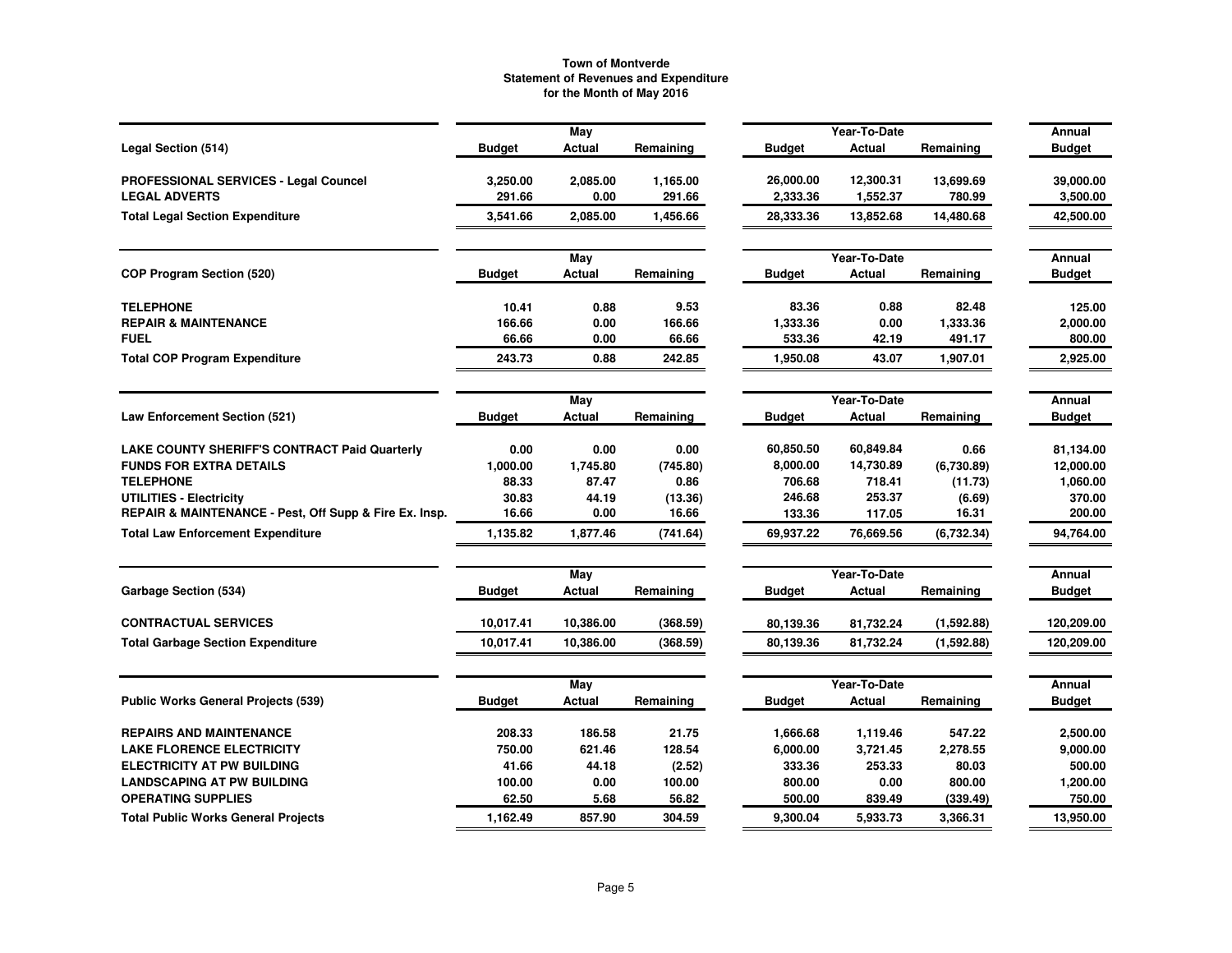|                                                       |               | May      |           |               | Year-To-Date  |              | Annual        |
|-------------------------------------------------------|---------------|----------|-----------|---------------|---------------|--------------|---------------|
| <b>Roads Department (541)</b>                         | <b>Budget</b> | Actual   | Remaining | <b>Budget</b> | <b>Actual</b> | Remaining    | <b>Budget</b> |
| <b>REGULAR SALARIES &amp; WAGES</b>                   | 2,245.66      | 2,255.19 | (9.53)    | 17,964.36     | 18,787.42     | (823.06)     | 26,947.00     |
| <b>HEALTH INSURANCE</b>                               | 316.66        | 0.00     | 316.66    | 2,533.36      | 0.00          | 2,533.36     | 3,800.00      |
| <b>RETIREMENT PLAN</b>                                | 165.50        | 154.27   | 11.23     | 1,324.00      | 1,366.76      | (42.76)      | 1,986.00      |
| <b>UNIFORMS &amp; CLOTHING</b>                        | 20.83         | 0.00     | 20.83     | 166.68        | 126.44        | 40.24        | 250.00        |
| <b>FICA MATCHING</b>                                  | 171.83        | 172.53   | (0.70)    | 1,374.68      | 1,437.28      | (62.60)      | 2.062.00      |
| <b>WORKERS COMPENSATION</b>                           | 133.33        | 0.00     | 133.33    | 1,066.68      | 0.00          | 1,066.68     | 1,600.00      |
| PROFESSIONAL SERVICES - Engineering                   | 416.66        | 0.00     | 416.66    | 3,333.36      | 0.00          | 3,333.36     | 5,000.00      |
| <b>CONTRACTUAL SERVICES - Removal of Trees, Lowry</b> | 1,041.66      | 500.00   | 541.66    | 8,333.36      | 4,256.00      | 4,077.36     | 12,500.00     |
| <b>TELEPHONE</b>                                      | 4.16          | 0.00     | 4.16      | 33.36         | 0.00          | 33.36        | 50.00         |
| UTILITIES:                                            |               |          |           |               | 0.00          |              |               |
| <b>Street Lighting - Power</b>                        | 1,272.08      | 949.25   | 322.83    | 10,176.68     | 7,542.53      | 2,634.15     | 15,265.00     |
| Street Lighting - Equipment Rental & Lease            | 2,304.16      | 1,991.83 | 312.33    | 18,433.36     | 15,690.64     | 2,742.72     | 27,650.00     |
| <b>INSURANCE</b>                                      | 28.94         | 0.00     | 28.94     | 7,185.24      | 6,953.76      | 231.48       | 7,301.00      |
| <b>REPAIR AND MAINTENANCE - Truck Service</b>         | 791.66        | 271.47   | 520.19    | 6,333.36      | 479.76        | 5,853.60     | 9,500.00      |
| <b>OPERATING SUPPLIES</b>                             | 50.00         | 274.26   | (224.26)  | 400.00        | 333.61        | 66.39        | 600.00        |
| <b>FUEL</b>                                           | 20.83         | 30.50    | (9.67)    | 166.68        | 30.50         | 136.18       | 250.00        |
| <b>ROAD MATERIALS &amp; SUPPLIES</b>                  | 650.00        | 959.38   | (309.38)  | 5,200.00      | 3,401.70      | 1,798.30     | 7,800.00      |
| <b>INFRASTRUCTURE - Road Repair</b>                   | 3,750.00      | 0.00     | 3,750.00  | 30,000.00     | 0.00          | 30,000.00    | 45,000.00     |
| AID TO GOVERNMENT AGENCIES - Grants                   | 250.00        | 0.00     | 250.00    | 2,000.00      | 466.00        | 1,534.00     | 3,000.00      |
| <b>Total Roads Department</b>                         | 13,633.96     | 7,558.68 | 6,075.28  | 116,025.16    | 60,872.40     | 55,152.76    | 170,561.00    |
|                                                       |               | May      |           |               | Year-To-Date  |              | <b>Annual</b> |
| <b>Special Events Section (559)</b>                   | <b>Budget</b> | Actual   | Remaining | <b>Budget</b> | <b>Actual</b> | Remaining    | <b>Budget</b> |
| <b>MONTVERDE DAY &amp; CONCERTS IN THE PARK</b>       | 1,500.00      | 835.00   | 665.00    | 12,000.00     | 25,584.42     | (13, 584.42) | 18,000.00     |
| <b>Total Special Events Section Expenditure</b>       | 1.500.00      | 835.00   | 665.00    | 12,000.00     | 25,584.42     | (13,584.42)  | 18,000.00     |
|                                                       |               | May      |           |               | Year-To-Date  |              | Annual        |
| <b>Cemetery Section (569)</b>                         | <b>Budget</b> | Actual   | Remaining | <b>Budget</b> | <b>Actual</b> | Remaining    | <b>Budget</b> |
| <b>REPAIR &amp; MAINTENANCE</b>                       | 83.33         | 0.00     | 83.33     | 666.68        | 28.89         | 637.79       | 1,000.00      |
| <b>Total Cemetery Section Expenditure</b>             | 83.33         | 0.00     | 83.33     | 666.68        | 28.89         | 637.79       | 1,000.00      |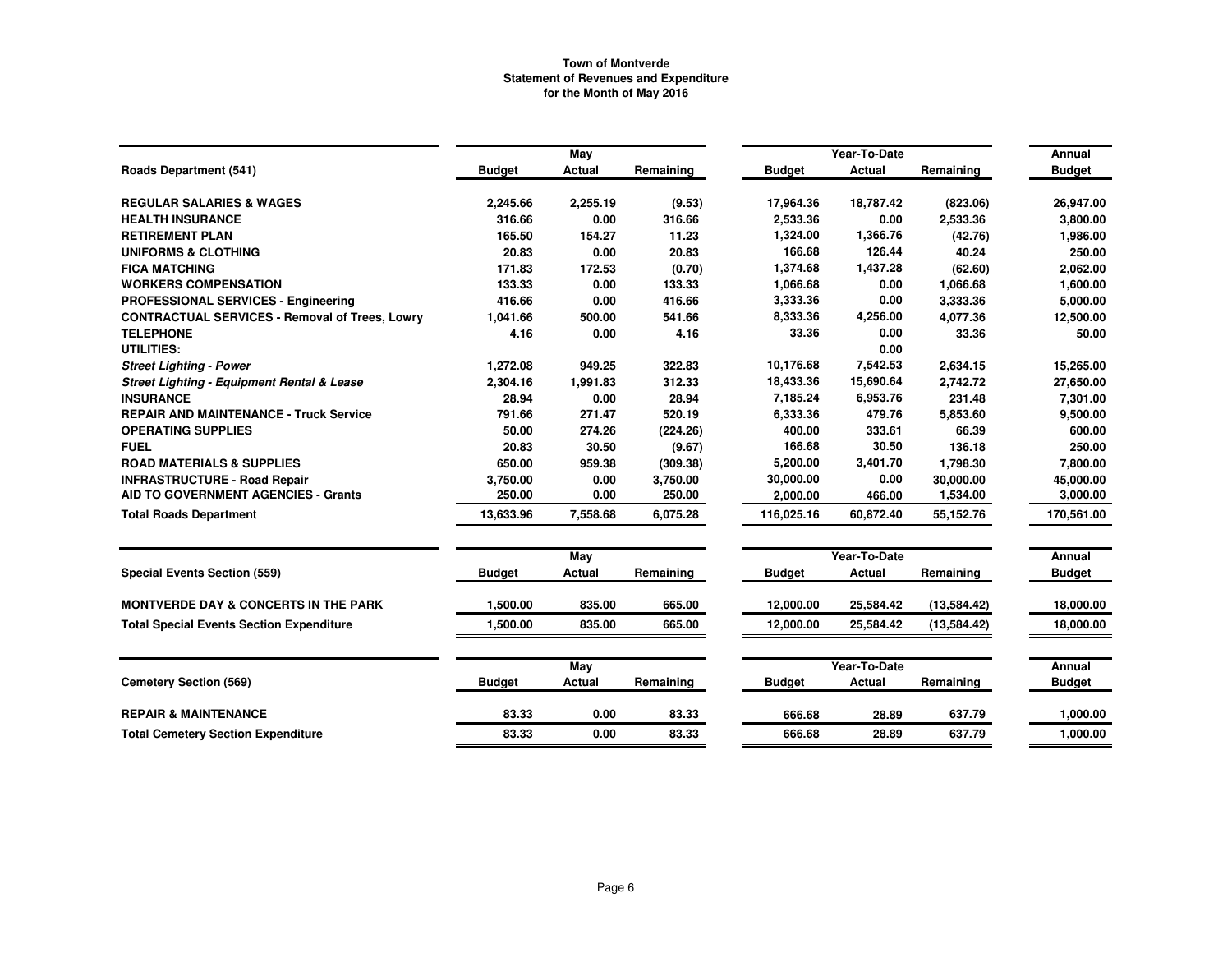|                                                   |               | May      |            |               | Year-To-Date  |            | Annual        |
|---------------------------------------------------|---------------|----------|------------|---------------|---------------|------------|---------------|
| <b>Library Department (571)</b>                   | <b>Budget</b> | Actual   | Remaining  | <b>Budget</b> | <b>Actual</b> | Remaining  | <b>Budget</b> |
| <b>REGULAR SALARIES &amp; WAGES</b>               | 3,913.00      | 3,822.26 | 90.74      | 31,303.00     | 34,316.83     | (3,013.83) | 46,955.00     |
| <b>HEALTH INSURANCE</b>                           | 1,085.50      | 1,095.74 | (10.24)    | 8,684.00      | 8,462.22      | 221.78     | 13,026.00     |
| <b>RETIREMENT PLAN</b>                            | 288.41        | 288.15   | 0.26       | 2,307.36      | 2,422.32      | (114.96)   | 3,461.00      |
| <b>FICA MATCHING</b>                              | 299.33        | 290.81   | 8.52       | 2,394.68      | 2,547.39      | (152.71)   | 3,592.00      |
| <b>WORKERS COMPENSATION</b>                       | 16.66         | 0.00     | 16.66      | 133.36        | 0.00          | 133.36     | 200.00        |
| <b>CONTRACTUAL SERVICES:</b>                      |               |          |            |               |               |            |               |
| <b>Collection Service for Library Fines</b>       | 8.33          | 0.00     | 8.33       | 66.64         | 0.00          | 66.64      | 100.00        |
| <b>Special Program Speakers</b>                   | 66.67         | 0.00     | 66.67      | 533.36        | 0.00          | 533.36     | 800.00        |
| <b>Cleaning Services</b>                          | 125.00        | 114.28   | 10.72      | 1,000.00      | 903.18        | 96.82      | 1,500.00      |
| <b>TRAVEL</b>                                     | 16.66         | 0.00     | 16.66      | 133.36        | 0.00          | 133.36     | 200.00        |
| <b>TELEPHONE</b>                                  | 600.00        | 1,850.62 | (1,250.62) | 4,800.00      | 10.671.26     | (5,871.26) | 7,200.00      |
| <b>POSTAGE &amp; FREIGHT</b>                      | 16.66         | 0.00     | 16.66      | 133.36        | 0.00          | 133.36     | 200.00        |
| <b>UTILITIES</b>                                  | 358.33        | 393.73   | (35.40)    | 2,866.68      | 2,708.67      | 158.01     | 4,300.00      |
| <b>INSURANCE</b>                                  | 19.26         | 0.00     | 19.26      | 4,789.96      | 4,635.84      | 154.12     | 4,867.00      |
| <b>REPAIR &amp; MAINTENANCE:</b>                  |               |          |            |               |               |            |               |
| <b>Pest Control</b>                               | 20.83         | 0.00     | 20.83      | 166.64        | 0.00          | 166.64     | 250.00        |
| <b>General Repairs and Maintenance</b>            | 166.67        | 165.00   | 1.67       | 1,333.36      | 1,399.10      | (65.74)    | 2,000.00      |
| <b>Alarm System Fees</b>                          | 30.42         | 0.00     | 30.42      | 243.36        | 0.00          | 243.36     | 365.00        |
| <b>Fire Extinguisher Inspection</b>               | 8.33          | 0.00     | 8.33       | 66.64         | 38.00         | 28.64      | 100.00        |
| <b>PROMOTIONAL ACTIVITIES</b>                     | 58.33         | 0.00     | 58.33      | 466.68        | 462.97        | 3.71       | 700.00        |
| OTHER CURRENT CHARGES AND OBLIGATIONS             | 66.66         | 0.00     | 66.66      | 533.36        | 588.00        | (54.64)    | 800.00        |
| <b>OFFICE SUPPLIES</b>                            | 83.33         | 43.70    | 39.63      | 666.68        | 709.09        | (42.41)    | 1,000.00      |
| <b>OPERATING SUPPLIES</b>                         | 33.33         | 128.72   | (95.39)    | 266.68        | 316.68        | (50.00)    | 400.00        |
| <b>SUBSCRIPTIONS, MEMBERSHIPS, &amp; TRAINING</b> | 20.83         | 0.00     | 20.83      | 166.68        | 0.00          | 166.68     | 250.00        |
| <b>MACHINERY AND EQUIPMENT</b>                    | 0.00          | 0.00     | 0.00       | 0.00          | 89.00         | (89.00)    | 0.00          |
| <b>LIBRARY BOOKS AND MATERIALS</b>                | 291.66        | 51.00    | 240.66     | 2,333.36      | 423.75        | 1,909.61   | 3,500.00      |
| <b>Total Library Department Expenditure</b>       | 7,594.20      | 8,244.01 | (649.81)   | 65,389.20     | 70.694.30     | (5,305.10) | 95,766.00     |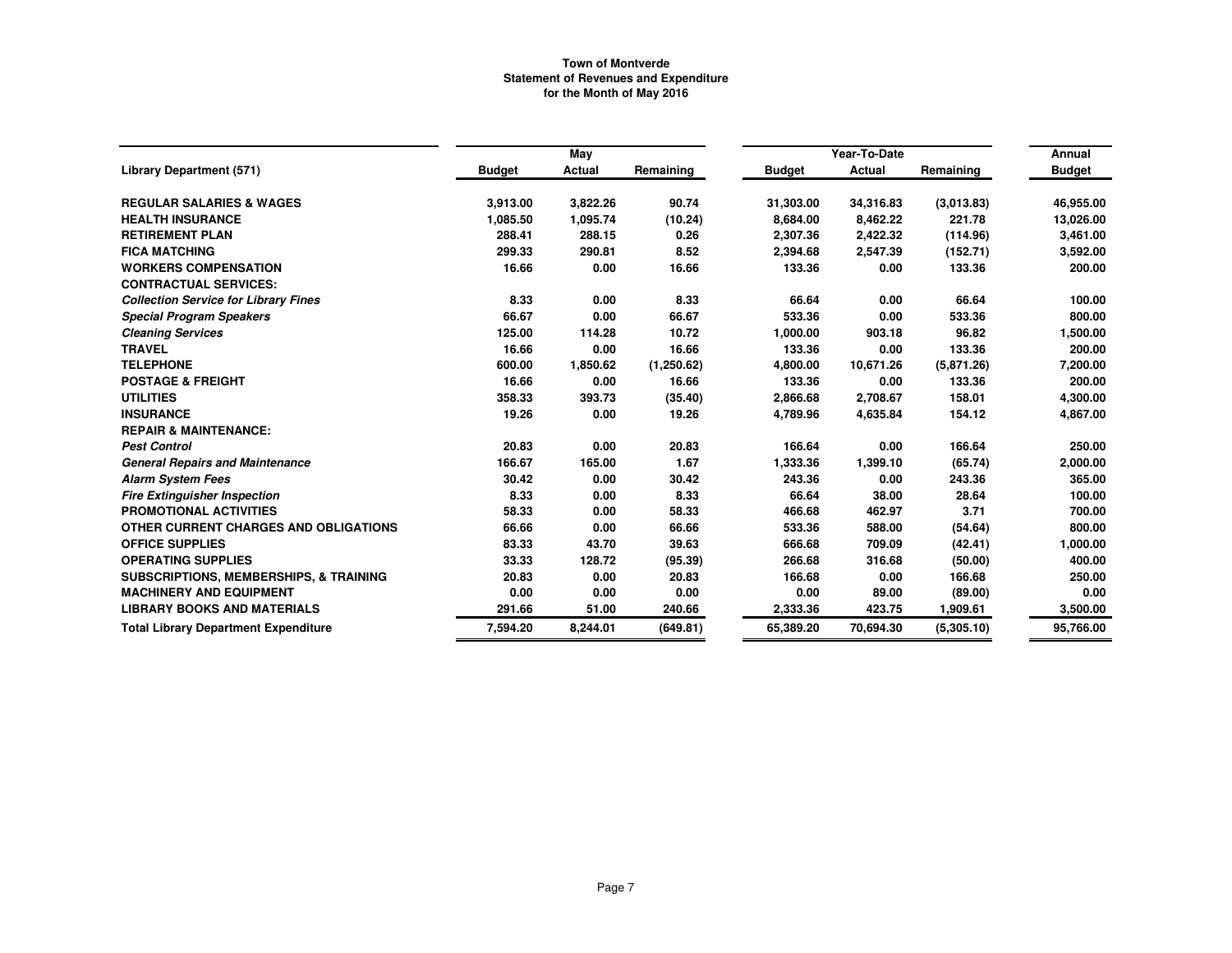|                                                |               |               |           |               | Year-To-Date |           |                         |  |
|------------------------------------------------|---------------|---------------|-----------|---------------|--------------|-----------|-------------------------|--|
| Parks Department (572)                         | <b>Budget</b> | May<br>Actual | Remaining | <b>Budget</b> | Actual       | Remaining | Annual<br><b>Budget</b> |  |
|                                                |               |               |           |               |              |           |                         |  |
| <b>PROFESSIONAL SERVICES</b>                   | 416.66        | 0.00          | 416.66    | 3,333.36      | 0.00         | 3,333.36  | 5,000.00                |  |
| <b>CONTRACTUAL SERVICES:</b>                   |               |               |           |               |              |           |                         |  |
| <b>Tree Removal in Parks</b>                   | 166.66        | 0.00          | 166.66    | 1,333.29      | 0.00         | 1,333.29  | 2,000.00                |  |
| Janitorial Services at the Community Building  | 183.33        | 114.29        | 69.04     | 1,466.64      | 1,893.57     | (426.93)  | 2,200.00                |  |
| <b>TELEPHONE &amp; INTERNET</b>                | 122.91        | 147.71        | (24.80)   | 983.42        | 1,241.67     | (258.25)  | 1,475.00                |  |
| <b>UTILITIES - Electric &amp; Gas</b>          | 345.83        | 266.37        | 79.46     | 2,766.68      | 2,291.98     | 474.70    | 4,150.00                |  |
| <b>RENTALS &amp; LEASES</b>                    | 16.66         | 0.00          | 16.66     | 133.42        | 1.35         | 132.07    | 200.00                  |  |
| <b>INSURANCE</b>                               | 12.87         | 0.00          | 12.87     | 3,193.52      | 3,090.56     | 102.96    | 3,245.00                |  |
| <b>REPAIR &amp; MAINTENANCE:</b>               |               |               |           |               |              |           |                         |  |
| <b>Pest Control</b>                            | 50.00         | 50.00         | 0.00      | 400.00        | 680.76       | (280.76)  | 600.00                  |  |
| <b>Clearing of Lakes</b>                       | 54.16         | 0.00          | 54.16     | 433.34        | 0.00         | 433.34    | 650.00                  |  |
| <b>Tree Trimming</b>                           | 166.66        | 0.00          | 166.66    | 1,333.29      | 0.00         | 1,333.29  | 2,000.00                |  |
| <b>Fire Extinguisher Inspection</b>            | 16.66         | 0.00          | 16.66     | 133.29        | 14.00        | 119.29    | 200.00                  |  |
| <b>Maintenance of Vehicles</b>                 | 133.33        | 33.00         | 100.33    | 1,066.64      | 949.74       | 116.90    | 1,600.00                |  |
| <b>Repairs to Community Building</b>           | 150.00        | 0.00          | 150.00    | 1,200.00      | 0.00         | 1,200.00  | 1,800.00                |  |
| <b>Maintainance of Parks</b>                   | 125.00        | 10.43         | 114.57    | 1,000.00      | 1,393.99     | (393.99)  | 1,500.00                |  |
| Mowing                                         | 2,583.36      | 2,800.00      | (216.64)  | 7,666.69      | 6,183.96     | 1,482.73  | 31,000.00               |  |
| <b>OTHER CURRENT CHARGES &amp; OBLIGATIONS</b> | 4.16          | 0.00          | 4.16      | 33.42         | 14.36        | 19.06     | 50.00                   |  |
| <b>OPERATING SUPPLIES</b>                      | 166.66        | 9.61          | 157.05    | 1,333.36      | 411.20       | 922.16    | 2,000.00                |  |
| <b>FUEL</b>                                    | 250.00        | 70.42         | 179.58    | 2,000.00      | 966.34       | 1,033.66  | 3,000.00                |  |
| <b>CAPITAL OUTLAY - Truskett Park</b>          | 833.33        | 0.00          | 833.33    | 6,666.68      | 0.00         | 6,666.68  | 10,000.00               |  |
| <b>Total Parks Department</b>                  | 5,798.24      | 3,501.83      | 2,296.41  | 36,477.04     | 19.133.48    | 17,343.56 | 72,670.00               |  |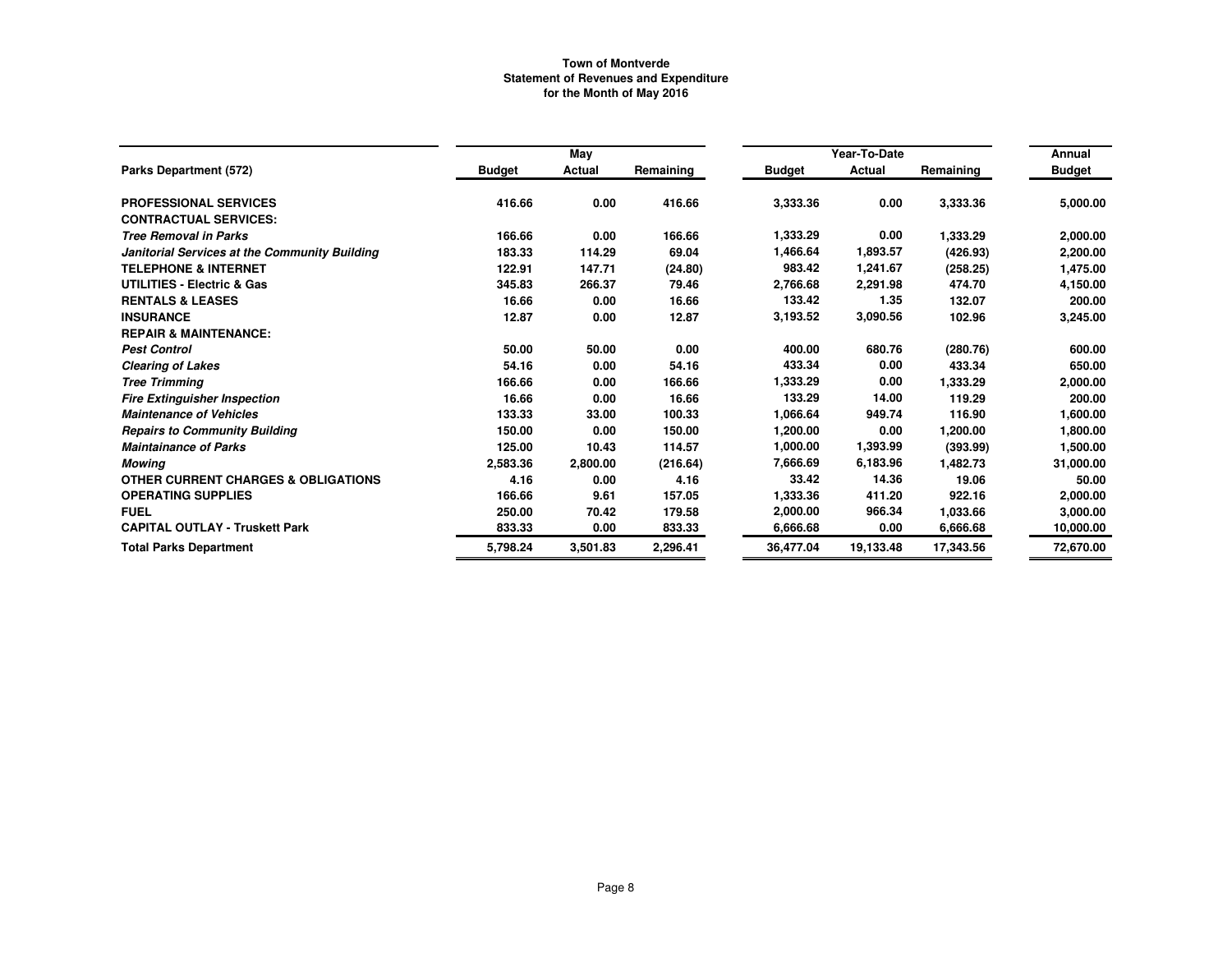## **WATER DEPARTMENT**

|                                      |               | May       |           |               | Year-To-Date |            |               |  |
|--------------------------------------|---------------|-----------|-----------|---------------|--------------|------------|---------------|--|
| <b>Water Fund Revenues</b>           | <b>Budget</b> | Actual    | Remaining | <b>Budget</b> | Actual       | Remaining  | <b>Budget</b> |  |
| <b>WATER SERVICE CHARGES</b>         | 23,583.33     | 28,813.58 | 5,230.25  | 188.666.68    | 183.502.07   | (5.164.61) | 283,000.00    |  |
| <b>CONNECTION/DISCONNECTION FEES</b> | 250.00        | 459.32    | 209.32    | 2,000.00      | 3.103.66     | 1,103.66   | 3,000.00      |  |
| <b>INTEREST EARNINGS</b>             | 116.66        | 147.33    | 30.67     | 933.36        | 1.012.11     | 78.75      | 1,400.00      |  |
| <b>REVENUE OTHER SOURCES</b>         | 0.00          | 0.00      | 0.00      | 0.00          | 287.13       | 287.13     | 0.00          |  |
| <b>Total Water Fund Revenues</b>     | 23.949.99     | 29.420.23 | 5.470.24  | 191.600.04    | 187.904.97   | (3,695.07) | 287,400.00    |  |

|                                               |               | May      |           |               | Year-To-Date |             | Annual        |
|-----------------------------------------------|---------------|----------|-----------|---------------|--------------|-------------|---------------|
| Water Fund Expenditure (533)                  | <b>Budget</b> | Actual   | Remaining | <b>Budget</b> | Actual       | Remaining   | <b>Budget</b> |
| <b>REGULAR SALARIES &amp; WAGES</b>           | 9,591.83      | 9,609.13 | (17.30)   | 76,734.68     | 80,729.16    | (3,994.48)  | 115,102.00    |
| <b>HEALTH INSURANCE</b>                       | 1,563.41      | 1,690.55 | (127.14)  | 12,507.36     | 13,353.59    | (846.23)    | 18,761.00     |
| <b>RETIREMENT PLAN</b>                        | 706.91        | 665.47   | 41.44     | 5,655.36      | 5,607.92     | 47.44       | 8,483.00      |
| <b>UNIFORMS &amp; CLOTHINGS</b>               | 41.66         | 0.00     | 41.66     | 333.36        | 126.43       | 206.93      | 500.00        |
| <b>FICA MATCHING</b>                          | 733.75        | 731.14   | 2.61      | 5,870.00      | 6,138.01     | (268.01)    | 8,805.00      |
| <b>WORKERS COMPENSATION</b>                   | 208.33        | 0.00     | 208.33    | 1,666.68      | 0.00         | 1,666.68    | 2,500.00      |
| <b>PROFESSIONAL SERVICES:</b>                 |               |          |           |               |              |             |               |
| <b>Engineering Services - As Necessary</b>    | 833.33        | 1,646.25 | (812.92)  | 6,666.68      | 1,646.25     | 5,020.43    | 10,000.00     |
| <b>Bank Fees</b>                              | 41.67         | 346.26   | (304.59)  | 333.39        | 2,578.03     | (2, 244.64) | 500.00        |
| <b>Annual Consumer Confidence Report</b>      | 16.66         | 0.00     | 16.66     | 133.29        | 0.00         | 133.29      | 200.00        |
| <b>ACCOUNTING &amp; AUDITING</b>              | 791.66        | 0.00     | 791.66    | 6,333.36      | 692.68       | 5,640.68    | 9,500.00      |
| <b>CONTRACTUAL SERVICES:</b>                  |               |          |           |               |              |             |               |
| <b>Well/Water Testing - Plant Technicians</b> | 741.67        | 650.00   | 91.67     | 5,933.43      | 4,750.00     | 1,183.43    | 8,900.00      |
| <b>Digging for Water Lines</b>                | 16.66         | 0.00     | 16.66     | 133.29        | 0.00         | 133.29      | 200.00        |
| <b>Software Payments</b>                      | 33.33         | 46.15    | (12.82)   | 266.64        | 314.49       | (47.85)     | 400.00        |
| <b>TRAVEL</b>                                 | 200.00        | 0.00     | 200.00    | 1,600.00      | 0.00         | 1,600.00    | 2,400.00      |
| <b>TELEPHONE</b>                              | 250.00        | 244.00   | 6.00      | 2,000.00      | 2,033.38     | (33.38)     | 3,000.00      |
| <b>POSTAGE &amp; FREIGHT</b>                  | 300.00        | 0.00     | 300.00    | 2,400.00      | 2,268.00     | 132.00      | 3,600.00      |
| <b>UTILITIES</b>                              | 1,365.00      | 1,250.87 | 114.13    | 10,920.00     | 9,158.90     | 1,761.10    | 16,380.00     |
| <b>RENTALS &amp; LEASES - Copier Machine</b>  | 175.00        | 195.11   | (20.11)   | 1,400.00      | 1,598.21     | (198.21)    | 2,100.00      |
| <b>INSURANCE</b>                              | 40.17         | 0.00     | 40.17     | 9,979.32      | 9,658.00     | 321.32      | 10,140.00     |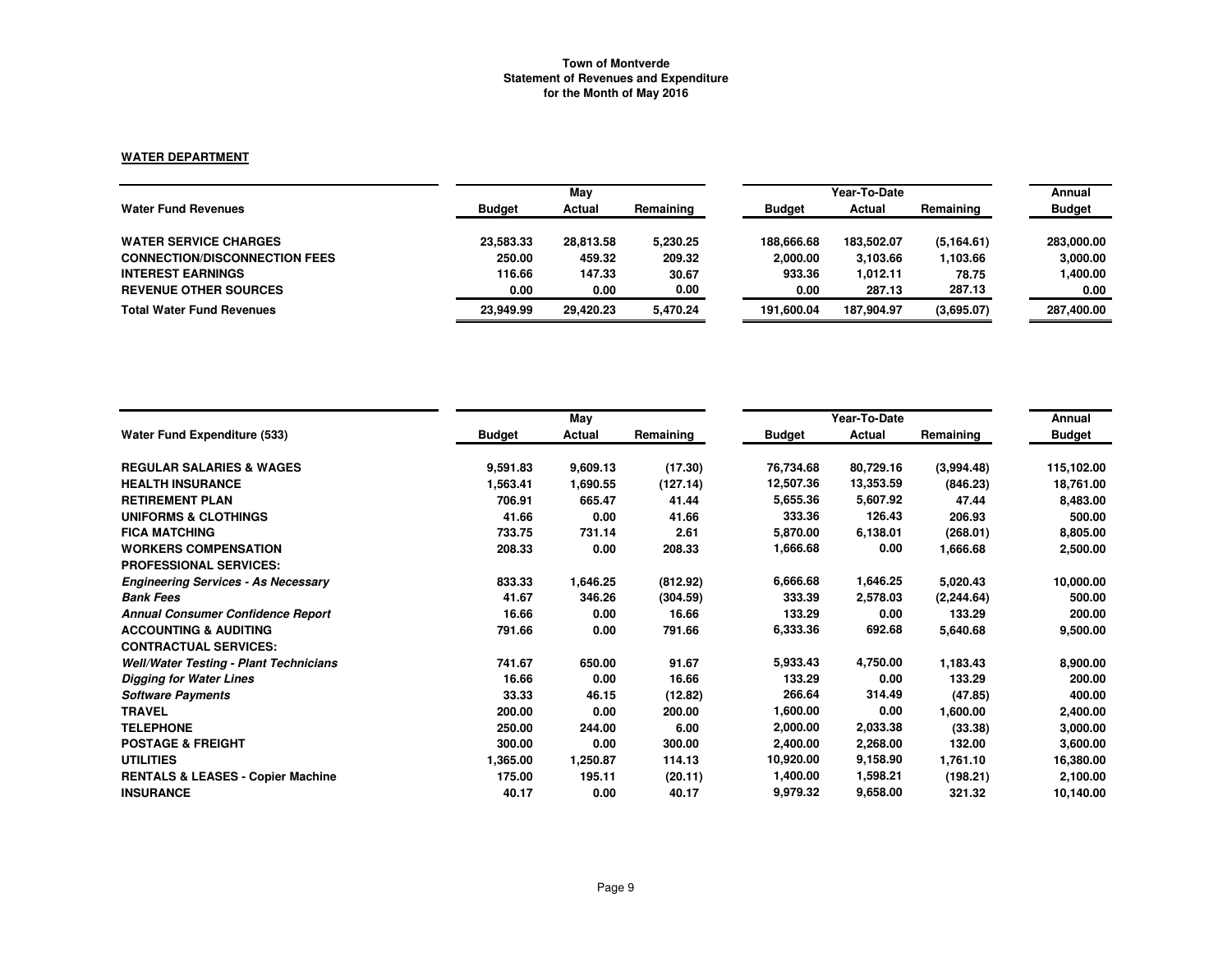| <b>REPAIR &amp; MAINTENANCE:</b>                  |           |           |            |            |            |            |            |
|---------------------------------------------------|-----------|-----------|------------|------------|------------|------------|------------|
| <b>Pest Control</b>                               | 14.58     | 0.00      | 14.58      | 116.64     | 11.00      | 105.64     | 175.00     |
| Well, Water Main Repairs                          | 353.17    | 1,321.35  | (968.18)   | 2,825.43   | 2,430.30   | 395.13     | 4,238.00   |
| Software Maintenance - EZ Route, USTI             | 275.00    | 0.00      | 275.00     | 2,200.00   | 3,095.50   | (895.50)   | 3,300.00   |
| <b>Water Tank Maintenance</b>                     | 950.00    | 2,513.18  | (1,563.18) | 7,600.00   | 9,987.72   | (2,387.72) | 11,400.00  |
| <b>Pipe Repairs</b>                               | 166.66    | 0.00      | 166.66     | 1,333.29   | 0.00       | 1,333.29   | 2,000.00   |
| <b>Vehicle Repairs</b>                            | 125.00    | 0.00      | 125.00     | 1,000.00   | 1,968.06   | (968.06)   | 1,500.00   |
| <b>Water Pump Motor Maintenance</b>               | 87.50     | 0.00      | 87.50      | 700.00     | 87.50      | 612.50     | 1,050.00   |
| <b>Fire Extinguisher Inspection</b>               | 6.25      | 0.00      | 6.25       | 50.00      | 31.00      | 19.00      | 75.00      |
| <b>Computer Repair</b>                            | 100.00    | 0.00      | 100.00     | 800.00     | 580.00     | 220.00     | 1,200.00   |
| <b>APS Major PMI Inspection</b>                   | 125.00    | 0.00      | 125.00     | 1,000.00   | 199.50     | 800.50     | 1,500.00   |
| <b>PRINTING &amp; COPYING</b>                     | 141.66    | 0.00      | 141.66     | 1,133.36   | 867.26     | 266.10     | 1,700.00   |
| <b>OTHER CURRENT CHARGES:</b>                     | 0.00      | 0.00      | 0.00       | 0.00       | (93.16)    | 93.16      | 0.00       |
| Licenses                                          | 183.33    | 0.00      | 183.33     | 1,466.68   | 0.00       | 1,466.68   | 2,200.00   |
| Recording of Water Liens etc.                     | 25.00     | 0.00      | 25.00      | 200.00     | 0.00       | 200.00     | 300.00     |
| <b>MS4 Stormwater Permit</b>                      | 475.00    | 0.00      | 475.00     | 3,800.00   | 0.00       | 3,800.00   | 5,700.00   |
| <b>OFFICE SUPPLIES</b>                            | 175.00    | 23.26     | 151.74     | 1,400.00   | 253.53     | 1,146.47   | 2,100.00   |
| <b>OPERATING SUPPLIES</b>                         | 675.00    | 61.76     | 613.24     | 5,400.00   | 2,031.93   | 3,368.07   | 8,100.00   |
| <b>FUEL</b>                                       | 208.33    | 109.76    | 98.57      | 1,666.68   | 907.28     | 759.40     | 2,500.00   |
| <b>SUBSCRIPTIONS, MEMBERSHIPS, &amp; TRAINING</b> | 193.33    | 320.00    | (126.67)   | 1,546.68   | 744.00     | 802.68     | 2,320.00   |
| <b>MACHINERY AND EQUIPMENT - Capital Outlay:</b>  |           | 0.00      |            | 0.00       | 200.00     |            |            |
| <b>SCADA Alarm</b>                                | 3,333.33  | 0.00      | 3.333.33   | 26,666.64  | 0.00       | 26,666.64  | 40,000.00  |
| <b>Line Locator</b>                               | 416.67    | 0.00      | 416.67     | 3,333.36   | 0.00       | 3,333.36   | 5,000.00   |
| <b>Backflow Check Valves</b>                      | 710.00    | 0.00      | 710.00     | 5,680.00   | 0.00       | 5,680.00   | 8,520.00   |
| <b>Water Meters</b>                               | 1,666.66  | 0.00      | 1,666.66   | 13,333.36  | 1,696.25   | 11,637.11  | 20,000.00  |
| <b>Total Water Fund Expenditure</b>               | 28,057.51 | 21,424.24 | 6,633.27   | 234,118.96 | 165,650.72 | 68,668.24  | 346,349.00 |
| <b>WATER FUND RESERVES</b>                        |           |           |            | 335,970.00 | 0.00       | 335,970.00 | 335,970.00 |
|                                                   |           |           |            |            |            |            |            |